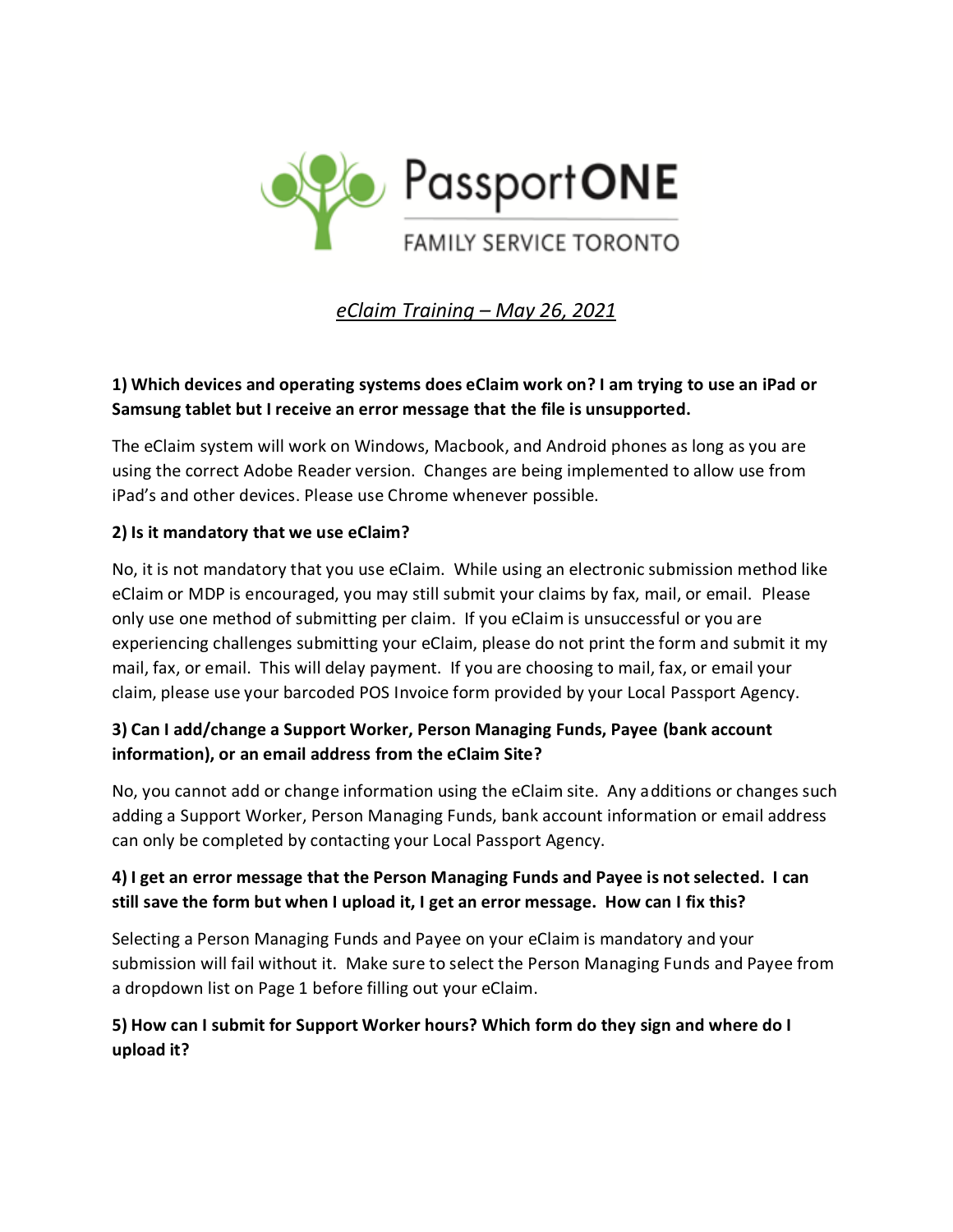You can add the Support Worker hours to Page 2 of your eClaim. You will need to enter the Support Worker name, start date, end date, number of hours, and Hourly rate. During the temporary expansion to the guidelines due to the COVID-19 pandemic, Support Workers are not required to sign the Support Worker form if it is not possible to safely do so. If your Support Worker cannot sign the form, you may attach a blank Support Worker page (Page 2 of your eClaim) when attaching your receipts/invoices.

# **6) When a submission is being reviewed or there are questions about my submission, I cannot see the reasons on the eClaim site. Is it possible to fix the claim or answer questions directly on the eClaim site? I accidently uploaded the wrong receipt and/or made mistakes on my eClaim. Can I fix this after I submit it and it is under review?**

You will be contacted by your Local Passport Agency if there are any questions about your eClaim. Once submitted, you are not able to fix or change your submission without contacting your Local Passport Agency.

## **7) I would like to use eClaim but need to purchase a scanner. Is this eligible?**

Yes, a scanner is an eligible expense under the Passport Funding guidelines.

## **8) Is there a way to add a page or multiple pages to the document? For example, I have many receipts for page 3, can I add an additional page 3 to the document?**

Yes, you can add as many pages as you need to your eClaim by clicking the + button at the bottom of the page.

## **9) If I order something under the temporary expansion to the guidelines and purchased it in U.S. dollars, do I click 'Out of Province?**

If purchasing something in U.S dollars, you do not need to select 'Out of Province' when completing your eClaim. 'Out of Province' only needs to be selected if a Support Worker, program, or other service provided to the Passport Funding recipient is outside of Ontario.

#### **10) Can I check my balance through eClaim site?**

No, you cannot check your balance through the eClaim site and will need to contact your Local Passport Agency for your balance.

## **11) Will I receive quicker reimbursement if I use eClaim rather than faxing or emailing a claim?**

Yes, because the eClaim system is automated and you are using a fillable PDF, PassportONE receives your claim with much of the information automatically added which is not the case if emailing or faxing.

#### **12) Will the eClaim system be available after the COVID-19 pandemic?**